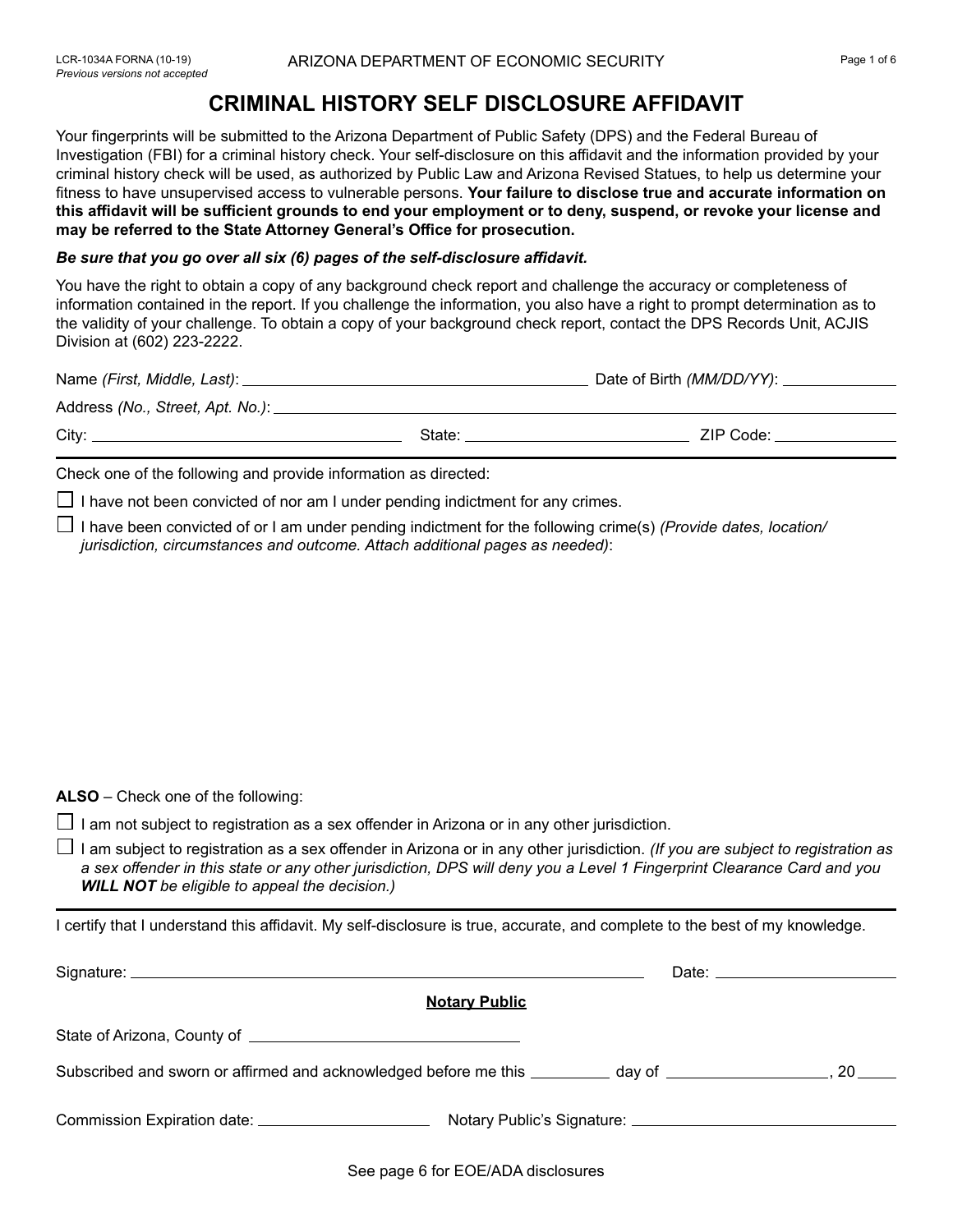## **Non-Appealable Offenses**

Are you awaiting trial for or have you ever been convicted of committing, attempting to commit, soliciting or facilitating or conspiring to commit one or more of these crimes in this state or a similar crime in another jurisdiction? Mark "Yes" or "No" as applicable.

If you are subject to registration as a sex offender in this state or any other jurisdiction, or awaiting trial on or been convicted of committing, attempting to commit, soliciting or facilitating, or conspiring to commit one or more of the crimes in this section DPS will deny you a Level 1 Fingerprint Clearance Card and you **WILL NOT** be eligible to appeal the decision.

Expunged convictions from any court other than juvenile court must be identified.

|                                                                                                                         | <b>YES</b> | <b>NO</b> |
|-------------------------------------------------------------------------------------------------------------------------|------------|-----------|
| Sexual abuse of vulnerable adult<br>1.                                                                                  |            |           |
| 2.<br>Incest                                                                                                            |            |           |
| Homicide, including first or second-degree murder, manslaughter and negligent homicide<br>3.                            |            |           |
| Sexual assault<br>4.                                                                                                    |            |           |
| Sexual exploitation of a minor or vulnerable adult<br>5.                                                                |            |           |
| Commercial sexual exploitation of a minor or vulnerable adult<br>6.                                                     |            |           |
| Child prostitution as prescribed in A.R.S. § 13-3212<br>7.                                                              |            |           |
| Child abuse<br>8.                                                                                                       |            |           |
| Felony child neglect<br>9.                                                                                              |            |           |
| 10. Sexual conduct with a minor                                                                                         |            |           |
| 11. Molestation of a child or vulnerable adult                                                                          |            |           |
| 12. Dangerous crime against children as defined in A.R.S. § 13-705                                                      |            |           |
| 13. Exploitation of minors involving drug offenses                                                                      |            |           |
| 14. Taking a child for the purposes of prostitution as defined in A.R.S. § 13-3206                                      |            |           |
| 15. Neglect or abuse of a vulnerable adult                                                                              |            |           |
| 16. Sex trafficking                                                                                                     |            |           |
| 17. Sexual abuse                                                                                                        |            |           |
| 18. Production, publication, sale, possession and presentation of obscene items as prescribed in<br>A.R.S. § 13-3502    |            |           |
| 19. Furnishing harmful items to minors as prescribed in A.R.S. § 13-3506                                                |            |           |
| 20. Furnishing harmful items to minors by internet activity as prescribed in A.R.S. § 13-3506.01                        |            |           |
| 21. Obscene or indecent telephone communications to minors for commercial purposes as prescribed<br>in A.R.S. § 13-3512 |            |           |
| 22. Luring a minor for sexual exploitation                                                                              |            |           |
| 23. Enticement of persons for purposes of prostitution                                                                  |            |           |
| 24. Procurement by false pretenses of persons for purposes of prostitution                                              |            |           |
| 25. Procuring or placing persons in a house of prostitution                                                             | $\Box$     |           |
| 26. Receiving earnings of a prostitute                                                                                  |            |           |
| 27. Causing one's spouse to become a prostitute                                                                         |            |           |
| 28. Detention of persons in a house of prostitution for debt                                                            |            |           |
| 29. Keeping or residing in a house of prostitution or employment in prostitution                                        |            |           |
| 30. Pandering                                                                                                           |            |           |
| 31. Trafficking of persons for forced labor or services as defined in A.R.S. § 13-1308                                  |            |           |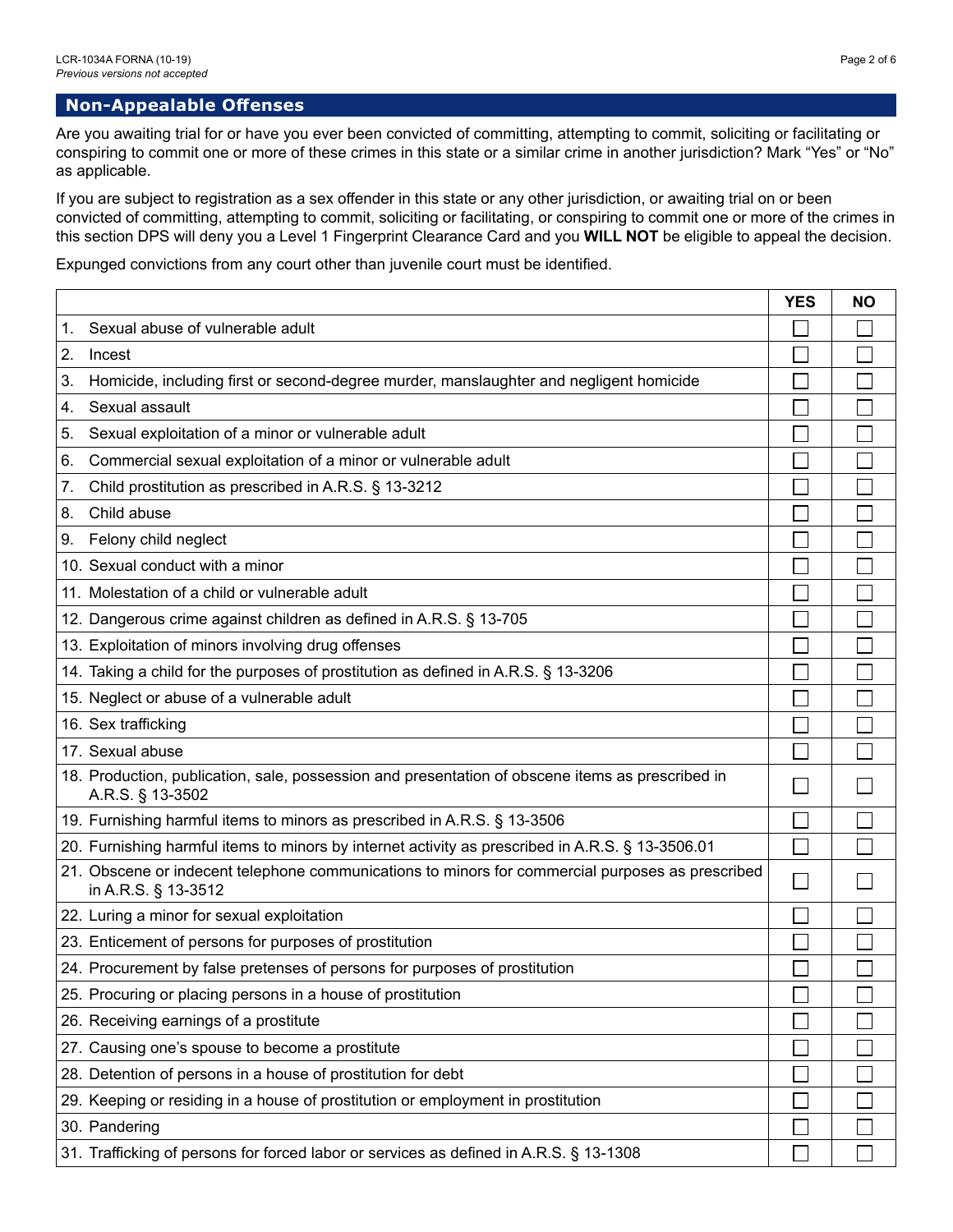|                                                                                                                                                                                                                                                          | <b>YES</b> | <b>NO</b> |  |
|----------------------------------------------------------------------------------------------------------------------------------------------------------------------------------------------------------------------------------------------------------|------------|-----------|--|
| 32. Transporting persons for the purpose of prostitution, polygamy and concubinage                                                                                                                                                                       |            |           |  |
| 33. Portraying adult as a minor as prescribed in A.R.S. § 13-3555                                                                                                                                                                                        |            |           |  |
| 34. Admitting minors to public displays of sexual conduct as prescribed in A.R.S. § 13-3558                                                                                                                                                              |            |           |  |
| 35. Any felony offense involving contributing to the delinguency of a minor                                                                                                                                                                              |            |           |  |
| 36. Unlawful sale or purchase of children                                                                                                                                                                                                                |            |           |  |
| 37. Child bigamy                                                                                                                                                                                                                                         |            |           |  |
| 38. Any felony offense involving domestic violence as defined in A.R.S. § 13-3601, except for a felony<br>offense only involving criminal damage in an amount more than \$250, but less than \$1000 if the<br>offense was committed before June 29, 2009 |            |           |  |
| 39. Felony indecent exposure                                                                                                                                                                                                                             |            |           |  |
| 40. Felony public sexual indecency                                                                                                                                                                                                                       |            |           |  |
| 41. Felony driving under the influence, driving under the extreme influence or aggravated driving<br>under the influence if committed within 5 years of the date you apply for a Level 1 Clearance Card                                                  | $\Box$     |           |  |
| 42. Terrorism                                                                                                                                                                                                                                            |            |           |  |
| 43. Any offense involving a violent crime as defined in A.R.S. § 13-901.03                                                                                                                                                                               |            |           |  |
| <b>Appealable 5 Years After Conviction</b>                                                                                                                                                                                                               |            |           |  |

The following **felony** offenses are non-appealable if committed within 5 years of the date you apply for a Level 1 Fingerprint Clearance Card. If you have been convicted of committing, attempting to commit, soliciting or facilitating or conspiring to commit one or more of the crimes in this section *within 5 years* of applying for a Level 1 Fingerprint Clearance Card, DPS will deny you a Level 1 Fingerprint Clearance Card and you **WILL NOT** be eligible to appeal the denial.

If the conviction was *more than 5 years* before you apply for a Level 1 Fingerprint Clearance Card, DPS will deny you a Level 1 Fingerprint Clearance Card, but you will be eligible to appeal the denial to the Arizona Board of Fingerprinting.

## **Mark "Within 5 Years," "Over 5 Years" or "No" as applicable.**

|                                                                                                     | <b>WITHIN</b><br><b>5 YEARS</b> | <b>OVER</b><br>5 YEARS | <b>NO</b> |
|-----------------------------------------------------------------------------------------------------|---------------------------------|------------------------|-----------|
| 1.<br>Endangerment                                                                                  |                                 |                        |           |
| 2.<br>Threatening or intimidating                                                                   |                                 |                        |           |
| 3.<br>Assault                                                                                       |                                 |                        |           |
| Aggravated assault<br>4.                                                                            |                                 |                        |           |
| 5.<br>Unlawfully administrating intoxicating liquors, narcotic drugs or dangerous drugs             |                                 |                        |           |
| 6.<br>Dangerous or deadly assault by prisoner or juvenile                                           |                                 |                        |           |
| 7 <sub>1</sub><br>Prisoners who commit assault with intent to incite to riot or participate in riot |                                 |                        |           |
| 8.<br>Assault by vicious animals                                                                    |                                 |                        |           |
| 9.<br>Drive by shooting                                                                             |                                 |                        |           |
| 10. Assaults on public safety employees or volunteers and state hospital employees                  |                                 |                        |           |
| 11. Discharging a firearm at a structure                                                            |                                 |                        |           |
| 12. Prisoner assault with bodily fluids                                                             |                                 |                        |           |
| 13. Aiming a laser pointer at a peace officer                                                       |                                 |                        |           |
| 14. Possession and sale of peyote                                                                   |                                 |                        |           |
| 15. Possession and sale of a vapor-releasing substance containing a toxic substance                 |                                 |                        |           |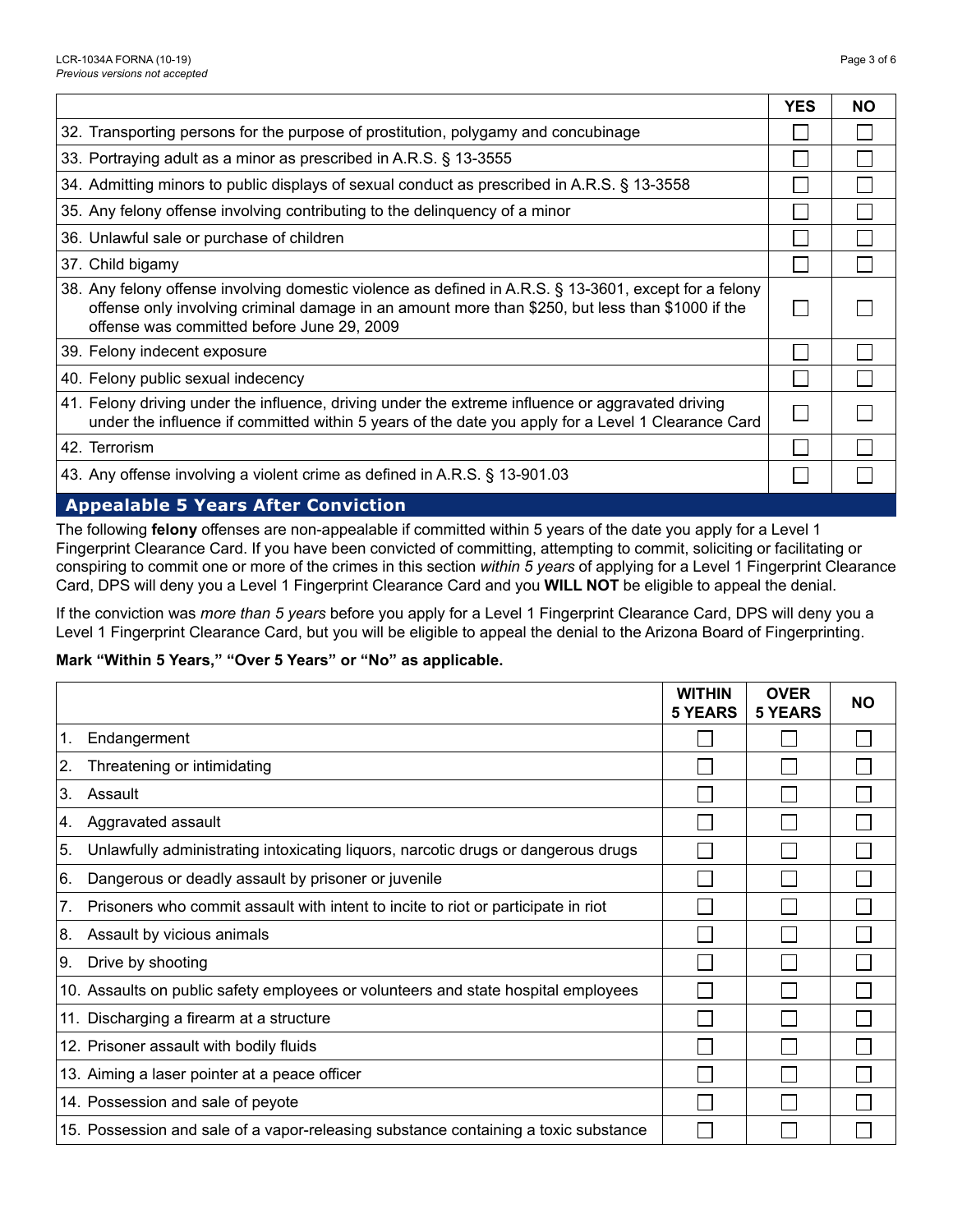|                                                                                                                                                                                          | <b>WITHIN</b><br><b>5 YEARS</b> | <b>OVER</b><br><b>5 YEARS</b> | <b>NO</b>     |
|------------------------------------------------------------------------------------------------------------------------------------------------------------------------------------------|---------------------------------|-------------------------------|---------------|
| 16. Selling or giving nitrous oxide to underage persons                                                                                                                                  |                                 |                               |               |
| 17. Sale of regulated chemicals                                                                                                                                                          | $\mathbf{I}$                    |                               | ×.            |
| 18. Sale of precursor chemicals                                                                                                                                                          |                                 |                               |               |
| 19. Production or transportation of marijuana                                                                                                                                            | $\Box$                          |                               |               |
| 20. Possession, use or sale of marijuana, dangerous drugs or narcotic drugs                                                                                                              | $\Box$                          |                               |               |
| 21. Possession, use, administration, acquisition, sale, manufacture or transportation of<br>prescription-only drugs                                                                      | П                               |                               |               |
| 22. Administration, acquisition, manufacture or transportation of dangerous drugs or<br>narcotic drugs                                                                                   |                                 |                               |               |
| 23. Manufacturing methamphetamine under circumstances that cause physical injury<br>to a minor under the age of 15                                                                       |                                 |                               |               |
| 24. Involving or using minors in drug offenses                                                                                                                                           | $\Box$                          |                               |               |
| 25. Possession, use, sale or transfer of marijuana, peyote, prescription drugs,<br>dangerous drugs, or narcotic drugs or manufacture of dangerous drugs in a drug-<br>free school zone   | $\Box$                          |                               |               |
| 26. Possession, manufacture, delivery and advertisement of drug paraphernalia                                                                                                            | $\Box$                          | $\mathbf{I}$                  | $\mathcal{L}$ |
| 27. Use of wire communication or electronic communication in drug-related<br>transactions                                                                                                |                                 |                               |               |
| 28. Using a building for sale or manufacture of dangerous or narcotic drugs                                                                                                              |                                 |                               |               |
| 29. Manufacture or distribution of prescription-only drug                                                                                                                                | $\Box$                          |                               | $\Box$        |
| 30. Manufacture, distribution, possession or possession with intent to use imitation<br>controlled substances, imitation prescription-only drugs or imitation over-the-<br>counter drugs |                                 |                               |               |
| 31. Manufacture of certain substances and drugs by certain means                                                                                                                         | $\mathsf{L}$                    |                               |               |
| <b>Appealable Offenses</b>                                                                                                                                                               |                                 |                               |               |

Are you awaiting trial for or have you ever been convicted of committing, attempting to commit, soliciting or facilitating or conspiring to commit one or more of these crimes in this state or a similar crime in another jurisdiction? Mark "Yes" or "No" as applicable.

If you are awaiting trial on or been convicted of committing, attempting to commit, soliciting or facilitating or conspiring to commit one or more of these crimes, DPS will deny you a Level 1 Fingerprint Clearance Card, but you will be eligible to appeal the decision to the Arizona Board of Fingerprinting.

|    |                                                                          | <b>YES</b> | <b>NO</b> |
|----|--------------------------------------------------------------------------|------------|-----------|
|    | Theft                                                                    |            |           |
| 2. | Theft by extortion                                                       |            |           |
| 3. | Shoplifting                                                              |            |           |
| 4. | Forgery                                                                  |            |           |
| 5. | Criminal possession of a forgery device                                  |            |           |
| 6. | Obtaining a signature by deception                                       |            |           |
| 7. | Criminal impersonation                                                   |            |           |
| 8. | Theft of a credit card or obtaining a credit card by fraudulent means    |            |           |
| 9. | Receipt of anything of value obtained by fraudulent use of a credit card |            |           |
|    | 10. Forgery of a credit card                                             |            |           |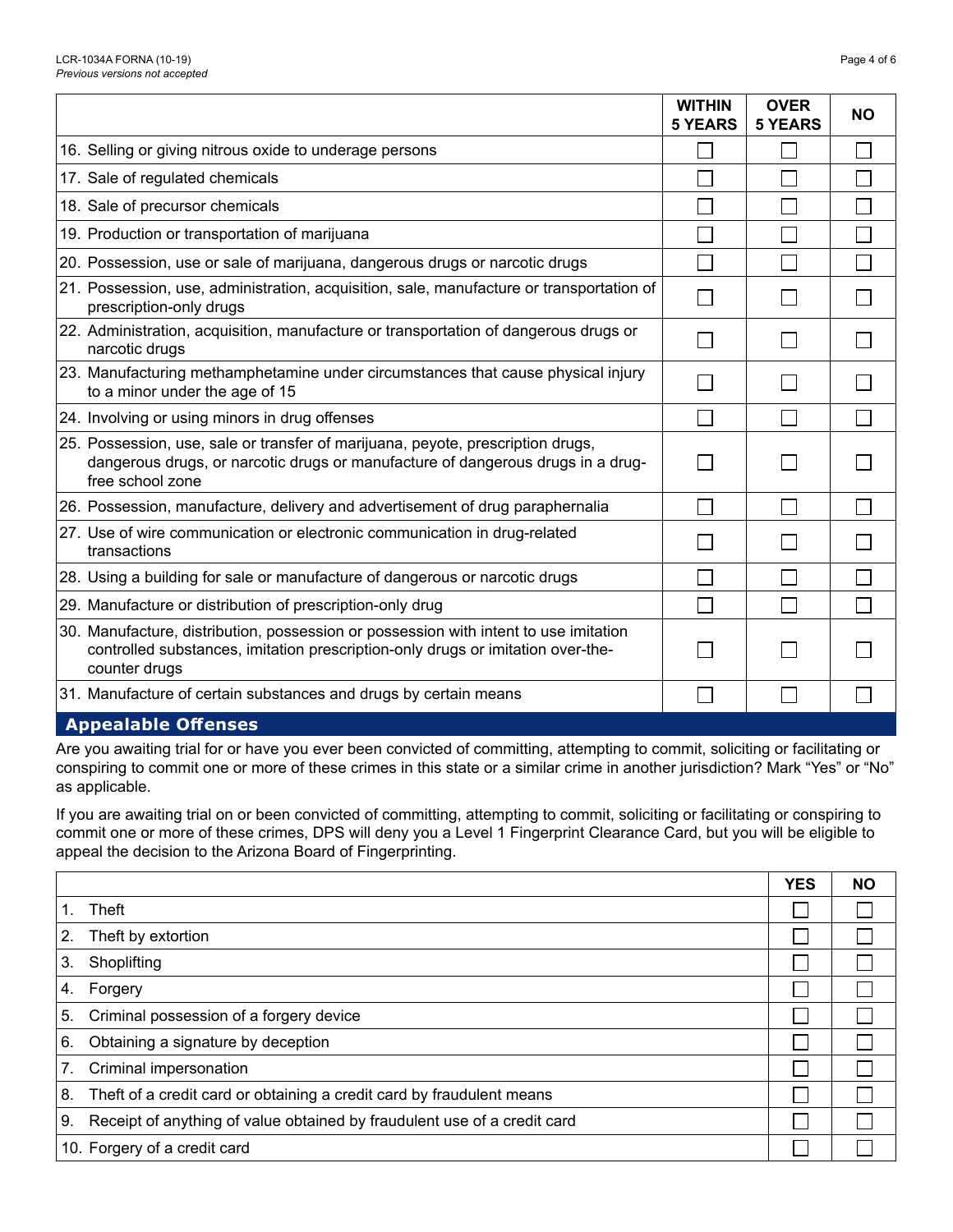$\Gamma$ 

|                                                                                                                                                                                                | <b>YES</b> | <b>NO</b> |
|------------------------------------------------------------------------------------------------------------------------------------------------------------------------------------------------|------------|-----------|
| 11. Fraudulent use of a credit card                                                                                                                                                            |            |           |
| 12. Possession of any machinery, plate or other contrivance or incomplete credit card                                                                                                          |            |           |
| 13. False statements as to financial condition or identity to obtain a credit card                                                                                                             |            |           |
| 14. Fraud by persons authorized to provide goods or services                                                                                                                                   |            |           |
| 15. Credit card transaction record theft                                                                                                                                                       |            |           |
| 16. Misconduct involving weapons                                                                                                                                                               |            |           |
| 17. Misconduct involving explosives                                                                                                                                                            |            |           |
| 18. Depositing explosives                                                                                                                                                                      |            |           |
| 19. Misconduct involving simulated explosives                                                                                                                                                  |            |           |
| 20. Concealed weapon violation                                                                                                                                                                 |            |           |
| 21. Misdemeanor indecent exposure                                                                                                                                                              |            |           |
| 22. Misdemeanor public sexual indecency                                                                                                                                                        |            |           |
| 23. Aggravated criminal damage                                                                                                                                                                 |            |           |
| 24. Adding poison or other harmful substance to food, drink or medicine                                                                                                                        |            |           |
| 25. A criminal offense involving criminal trespass under Title 13, Chapter 15                                                                                                                  |            |           |
| 26. A criminal offense involving criminal burglary under Title 13, Chapter 15                                                                                                                  |            |           |
| 27. A criminal offense involving organized crime or fraud as prescribed in Title 13, Chapter 23,<br>except terrorism                                                                           |            |           |
| 28. Misdemeanor offenses involving child neglect                                                                                                                                               |            | L         |
| 29. Misdemeanor offenses involving contributing to the delinquency of a minor                                                                                                                  |            | Г         |
| 30. Misdemeanor offenses involving domestic violence as defined in A.R.S. § 13-3601                                                                                                            |            |           |
| 31. Felony offenses involving domestic violence if the offense only involved criminal damage in the<br>amount of \$250 but less than \$1000 and the offense was committed before June 29, 2009 |            |           |
| 32. Arson                                                                                                                                                                                      |            |           |
| 33. Criminal damage                                                                                                                                                                            |            |           |
| 34. Misappropriation of charter school monies as prescribed in A.R.S. § 13-1818                                                                                                                |            |           |
| 35. Taking identity of another person or entity                                                                                                                                                | $\Box$     | $\Box$    |
| 36. Aggravated taking identity of another person or entity                                                                                                                                     |            |           |
| 37. Trafficking in the identity of another person or entity                                                                                                                                    |            |           |
| 38. Cruelty to animals                                                                                                                                                                         |            |           |
| 39. Prostitution as described in A.R.S. § 13-3214                                                                                                                                              |            |           |
| 40. Sale or distribution of material harmful to minors through vending machines as prescribed in<br>A.R.S. § 13-3513                                                                           |            |           |
| 41. Welfare fraud                                                                                                                                                                              |            |           |
| 42. Kidnapping                                                                                                                                                                                 |            |           |
| 43. Robbery, aggravated robbery or armed robbery                                                                                                                                               |            |           |
| 44. Misdemeanor endangerment                                                                                                                                                                   |            |           |
| 45. Misdemeanor threatening or intimidating                                                                                                                                                    |            |           |
| 46. Misdemeanor assault                                                                                                                                                                        |            |           |
| 47. Misdemeanor aggravated assault                                                                                                                                                             |            |           |
| 48. Misdemeanor unlawfully administering intoxicating liquor, narcotic drugs or dangerous drugs                                                                                                |            |           |